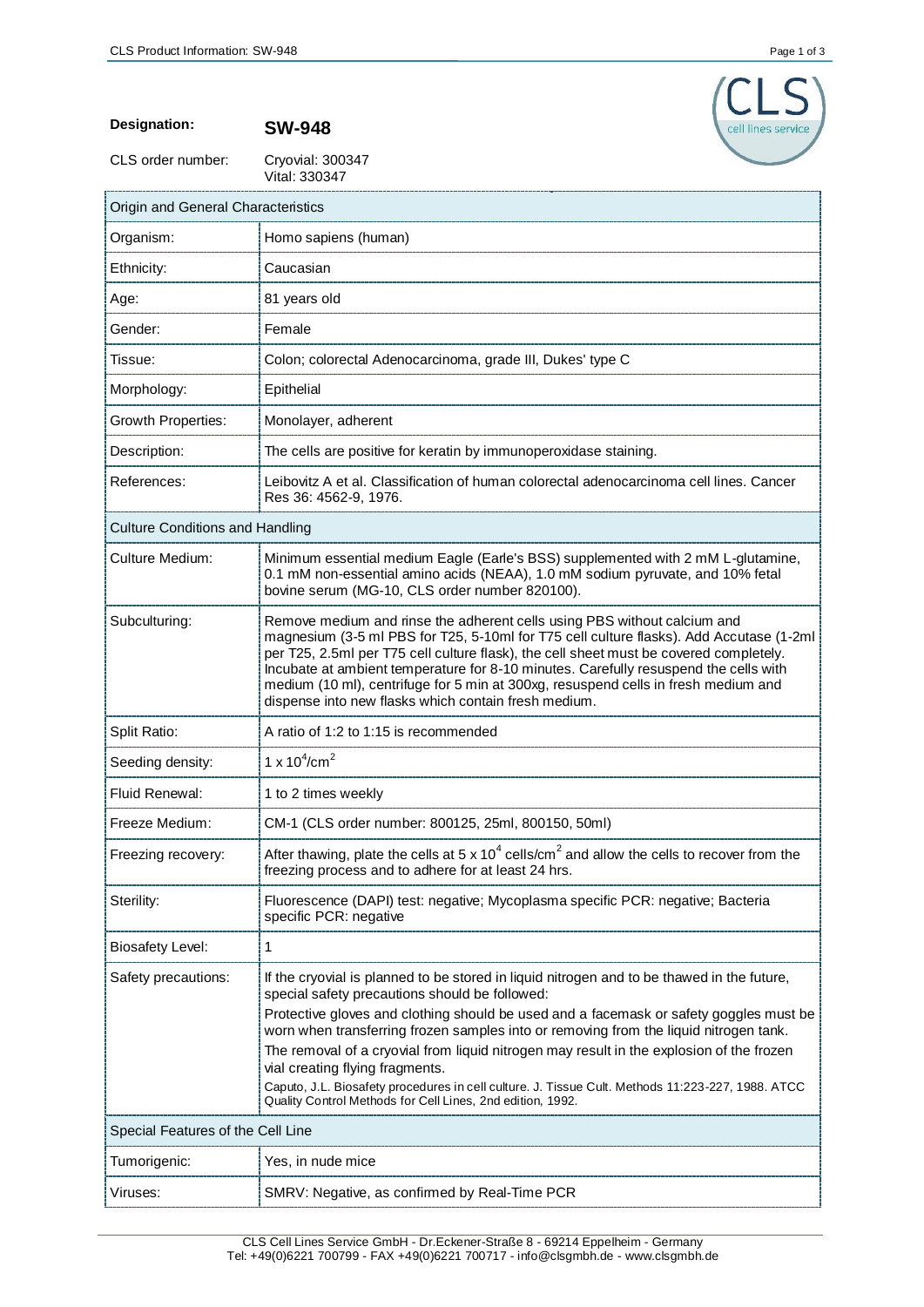| DNA Profile (STR):        | Amelogenin: X,X<br>CSF1PO: 12<br>D13S317: 10,11<br>D16S539: 11,12<br>D5S818: 11<br>D7S820: 9,11<br>THO1: 6.9.3<br><b>TPOX: 8,11</b>            | WA: 16,18<br>D3S1358: 16,17<br>D21S11: 25.2,29<br>D <sub>18</sub> S <sub>51</sub> : 19<br>Penta E: 13<br>Penta D: 12<br>D8S1179: 12,14<br><b>FGA: 24</b> |
|---------------------------|------------------------------------------------------------------------------------------------------------------------------------------------|----------------------------------------------------------------------------------------------------------------------------------------------------------|
| Oncogene:                 | The line is positive for expression of c-myc, K-ras, H-ras, N-ras, myb and fos oncogenes.<br>N-myc and sis expression were not detected.       |                                                                                                                                                          |
| <b>Mutation Analysis:</b> | SW-948 cells carry a heterozygous Kras mutation in codon 61:<br>CAA(Wt Gln) > CTA(Leu)                                                         |                                                                                                                                                          |
| Antigen Expression:       | blood type O; Rh+                                                                                                                              |                                                                                                                                                          |
| Isoenzymes:               | G6PD, B; PGM1, 1-2; PGM3, 1-2; 6PGD, A; PEP-D, 1; ES-D, 1                                                                                      |                                                                                                                                                          |
| Reverse Transcriptase:    | Negative                                                                                                                                       |                                                                                                                                                          |
| Products:                 | Carcinoembryonic antigen (CEA) 7 ng/10 <sup>6</sup> cells/10 days; colon specific antigen (CSAp)<br>750 units in 0.5 ml cell sonicate; keratin |                                                                                                                                                          |

| Certificate of Analysis:   The Certificate of Analysis for each batch can be requested by e-mail at |  |
|-----------------------------------------------------------------------------------------------------|--|
| service@clsgmbh.de.                                                                                 |  |

| Recommendations for handling of adherent cell cultures following delivery |                                                                                                                                                                                                                                                                                                                                                                                                                                                           |
|---------------------------------------------------------------------------|-----------------------------------------------------------------------------------------------------------------------------------------------------------------------------------------------------------------------------------------------------------------------------------------------------------------------------------------------------------------------------------------------------------------------------------------------------------|
| Cryopreserved cells                                                       | The cells come deep-frozen shipped on dry ice. Please make sure that the vial is still<br>frozen.                                                                                                                                                                                                                                                                                                                                                         |
|                                                                           | If immediate culturing is not intended, the cryovial(s) must be stored below -150°C after<br>arrival.                                                                                                                                                                                                                                                                                                                                                     |
|                                                                           | If immediate culturing is intended, please follow these instructions:                                                                                                                                                                                                                                                                                                                                                                                     |
|                                                                           | Quickly thaw by rapid agitation in a 37°C water bath within 40-60 seconds. The water<br>bath should have clean water containing an antimicrobial agent. As soon as the sample<br>has thawed, remove the cryovial from the water bath. Note: A small ice clump should still<br>remain and the vial should still be cold.                                                                                                                                   |
|                                                                           | From now on, all operations should be carried out under aseptic conditions.                                                                                                                                                                                                                                                                                                                                                                               |
|                                                                           | Transfer the cryovial to a sterile flow cabinet and wipe with 70% alcohol. Carefully open<br>the vial and transfer the cell suspension into a 15 ml centrifuge tube containing 8 ml of<br>culture medium (room temperature). Resuspend the cells carefully. Centrifuge at 300xg<br>for 3 min and discard the supernatant. The centrifugation step may be omitted, but in this<br>case the remains of the freeze medium have to be removed 24 hours later. |
|                                                                           | Resuspend the cells carefully in 10ml fresh cell culture medium and transfer them into<br>two T25 cell culture flasks. All further steps are described in the Subculture section.                                                                                                                                                                                                                                                                         |
| <b>Proliferating Cultures</b>                                             | The cell culture flasks, 2xT25, come filled with cell culture medium.                                                                                                                                                                                                                                                                                                                                                                                     |
|                                                                           | Collect the entire medium in 2x 50 ml centrifuge tubes.                                                                                                                                                                                                                                                                                                                                                                                                   |
|                                                                           | Carefully add 5 ml of cell culture medium to each of the two T25 cell culture flasks.                                                                                                                                                                                                                                                                                                                                                                     |
|                                                                           | Control the cell morphology and confluency under the microscope.                                                                                                                                                                                                                                                                                                                                                                                          |
|                                                                           | Incubate at 37°C for a minimum of 24 hrs.                                                                                                                                                                                                                                                                                                                                                                                                                 |
|                                                                           | Spin down the collected medium at 300x g for 3 minutes to collect the cells which may<br>have detached during transit. If a cell pellet is visible, resuspend the cells in 5 ml of cell<br>culture medium and transfer to 1xT25 cell culture.                                                                                                                                                                                                             |
|                                                                           | Incubate at 37°C for a minimum of 24 hrs.                                                                                                                                                                                                                                                                                                                                                                                                                 |

| Warranty: | CLS warrants for a high cell viability and culture performance only if the product(s) is     |
|-----------|----------------------------------------------------------------------------------------------|
|           | (are) stored and cultured according to the information described above. Using cell culture   |
|           | media and supplements other than the ones recommended in this product information            |
|           | may result in satisfactory proliferation and viabilities. CLS, however, does not warrant for |